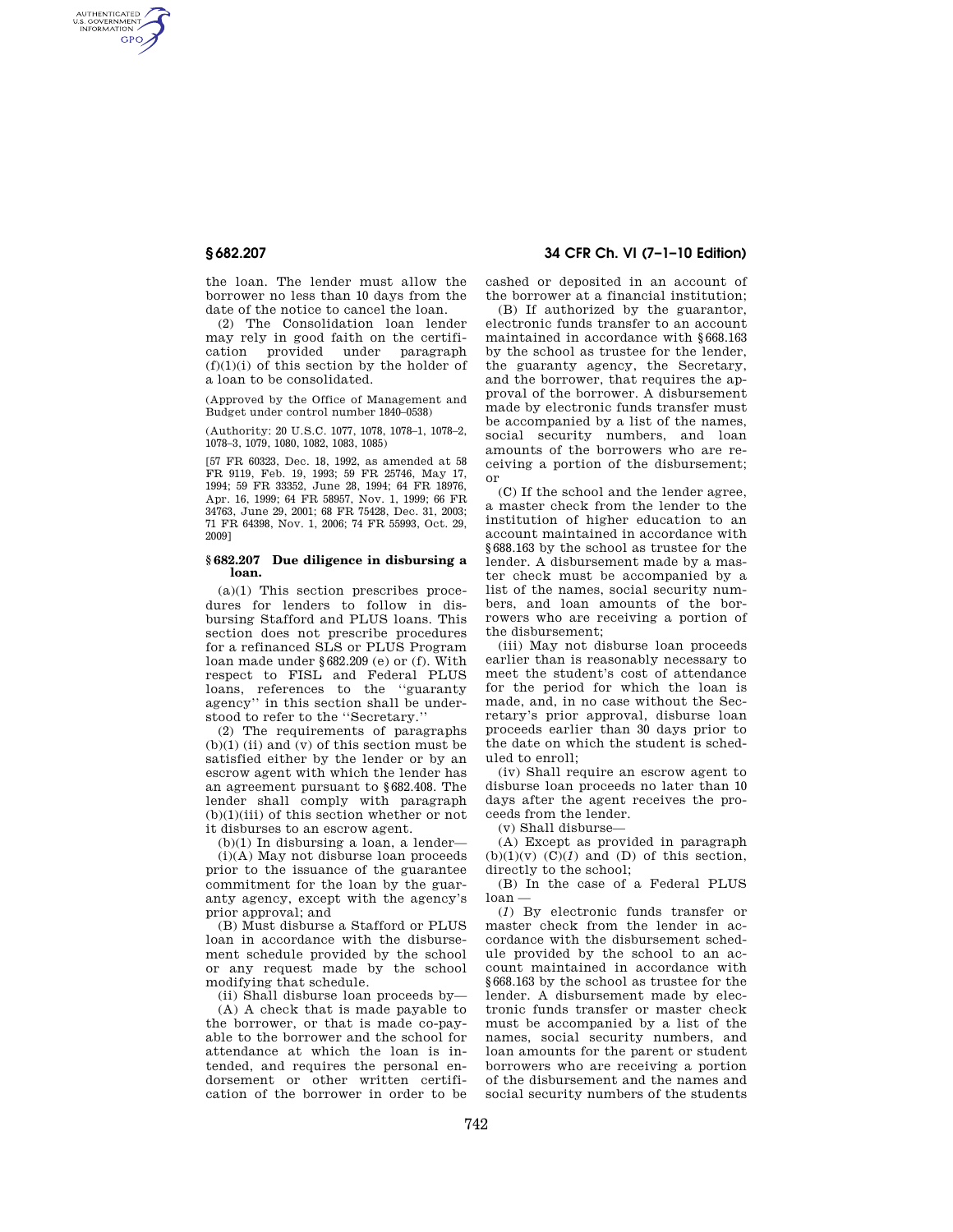## **Ofc. of Postsecondary Educ., Education § 682.207**

on whose behalf the parents are borrowing parent PLUS loans.

(*2*) By a check from the lender that is made co-payable to the institution and the parent borrower, for a parent PLUS loan, or student borrower, for a student PLUS loan, directly to the institution of higher education.

(C) In the case of a student enrolled in a study-abroad program approved for credit at the home institution in which the student is enrolled, if the student requests—

(*1*) A Stafford loan directly to the student only after verification of the student's enrollment with the home institution by the lender or guaranty agency; or

(*2*) To the home institution if the borrower provides a power-of-attorney to an individual not affiliated with the institution to endorse the check or complete an electronic funds transfer authorization.

(D) In the case of a student enrolled in an eligible foreign school, if the foreign school requests, a Stafford loan directly to the student only after verification of the student's enrollment by the lender or guaranty agency.

(vi) Except as provided in paragraph (f) of this section, may not disburse a second or subsequent disbursement of a Federal Stafford loan to a student who has ceased to be enrolled; and

(vii) May disburse a second or subsequent disbursement of an FFEL loan, at the request of the school, even if the borrower or the school returned the prior disbursement, unless the lender has information that the student is no longer enrolled.

 $(2)(i)$  A lender or guaranty agency must verify a borrower's enrollment at the foreign school, or a borrower's enrollment in a study-abroad program, prior to each disbursement of Stafford loan funds directly to a student by—

(A) For a student enrolled at a foreign school—

(*1*) The guaranty agency accessing the Department's Postsecondary Education Participants System (PEPS) Database (or any successor system) and confirming that the foreign school the student is to attend is certified to participate in the FFEL program.

(*2*) For a new student, contacting the foreign school the student is to attend in accordance with procedures specified by the Secretary, by telephone, e-mail or facsimile to verify the student's admission to the foreign school for the period for which the loan is intended at the enrollment status for which the loan was certified.

(*3*) For a continuing student, contacting the foreign school the student is to attend in accordance with procedures specified by the Secretary, by telephone, e-mail or facsimile to verify that the student is still enrolled at the foreign school for the period for which the loan is intended at the enrollment status for which the loan was certified.

(B) For a student enrolled in a studyabroad program, contacting the home institution in which the student is enrolled by telephone, facsimile or e-mail to verify—

(*1*) For a new student, the student's admission to the study-abroad program for the period for which the loan is intended at the enrollment status for which the loan is certified.

(*2*) For a continuing student, that the student is still enrolled in the studyabroad program for the period for which the loan is intended at the enrollment status for which the loan is certified.

(ii) The lender or guaranty agency that is verifying enrollment at the institution the student is to attend must maintain the following information in the student's file:

(A) The name and telephone number of the school representative contacted;

(B) The date of the contact;

(C) The enrollment period;

(D) Whether enrollment was verified at the enrollment status for which the loan was certified; and

(E) Any other pertinent information received from the school.

(iii) Guaranty agencies and lenders must coordinate their activities to ensure that the requirements of this paragraph are met prior to making any direct disbursement to a student.

(iv) If a lender disburses a Stafford loan directly to the borrower for attendance at an eligible foreign school, or to a borrower enrolled in a studyabroad program approved for credit at the home institution, as provided in paragraphs  $(b)(1)(v)(D)$  and  $(b)(1)(v)(D)(1)$  of this section, the lender